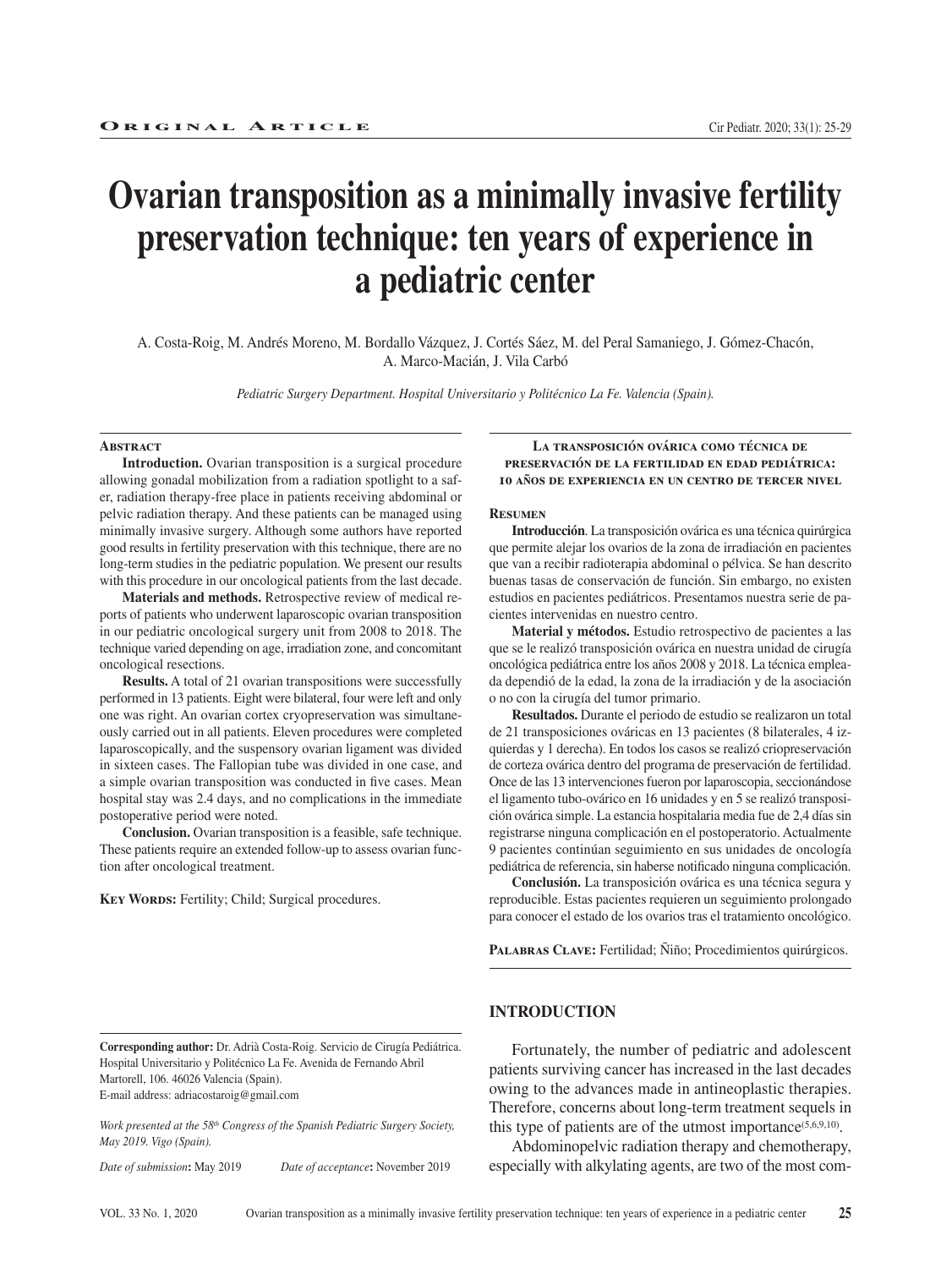mon treatments<sup>(2,6)</sup>. Both therapies have side effects at the gonadal level. The risk of early ovarian failure (EOF) has been described, associated with an increase in cardiovascular conditions, prevalence of osteoporosis, and a decrease in follicle reserve, thus entailing a loss of fertility $(1,2,4,5)$ . As a result of this, from a global perspective and considering long-term sequels, implementing the necessary measures to preserve ovarian function as much as possible proves particularly important<sup>(9)</sup>.

Patients undergoing these treatments can benefit from gonadal function preservation techniques, such as cryopreservation (of ovarian tissue or oocytes) or ovarian transposition  $(OT)^{(1,4,5,8,10)}$ . The latter, described in 1958, moves the ovary away from the damaging field of pelvic radiation therapy, thus reducing the risk of  $EOF<sup>(1,3)</sup>$ . In addition, laparoscopic OT incorporates the advantages of this approach, such as fewer adhesions and shorter hospital stay<sup> $(7,8,10)$ </sup>. In previous studies, fertility preservation rate using this technique can reach  $89\%$ <sup>(3,7)</sup>.

Even though OT has been largely described in the literature, there are few studies where an extended follow-up of patients undergoing this technique has been carried out $(1-3)$ . The objective of this work is to describe the results of OT in patients aged between 7 and 15 in our center over the last 10 years.

# **MATERIALS AND METHODS**

## **Type of study**

Retrospective and descriptive study of pediatric patients undergoing abdominopelvic radiation therapy and ovarian transposition from January 2008 to December 2018 in our pediatric oncologic surgery unit.

#### **Inclusion criteria**

All patients under 14 undergoing ovarian function preservation treatment were included. Patients referred to our hospital with a previous transposition were excluded. Unilateral or bilateral ovarian transposition with ovarian cortex cryopreservation (OCC) was performed. The technique used (open or laparoscopic surgery) depended on age, irradiation area, and association or not with primary tumor surgery.

Patients from all over Spain were referred to our department by our hospital's children's oncology department, as a reference center for pediatric fertility preservation therapies.

#### **Study variables**

Data collected included patient demographic data (age at surgery and reference center), oncologic diagnosis and treatment, data related with the technique used (transposed ovarian unit and OCC unit, type of surgery – open or laparoscopic –, and method used for unit marking in the abdominal wall), operating times, intraoperative and immediate postoperative complications, and mean hospital stay, as well as an outpatient control by their oncologist in their reference center.

#### **Technique description**

Prior to surgery, an abdominal ultrasonography is performed in all patients to identify the largest ovary. The laparoscopic approach is initiated by using a 5 or 10 mm Hasson port at the umbilical level for the introduction of a 5 mm, 30-degree scope. Entrance pressure and flows are programmed according to patient age and weight. The surgeon is placed in a contralateral position with respect to the ovary to be transposed, at the level of the patient's shoulders, with the videolaparoscopy screen at her feet. Two additional 5 mm ports without balloon are placed at the level of both flanks under direct visualization. The abdominal cavity is visualized, and both ovaries, the tubo-ovarian ligaments, and the uterus are identified. A partial oophorectomy of the ovarian cortex of the largest ovary is performed, and an ovarian surface fragment of at least 1 sq. cm is removed. Then, to transpose the ovary to the recommended area, the ovarian unit may have to be isolated from its tube by selecting the tubo-ovarian ligament, freeing it, or just mobilizing the ovary and the tube simultaneously. The technique used depends on the distance the ovary needs to be moved and on the patient's anatomy. Finally, both ovaries are marked with titanium metallic clips to determine their exact position in future controls. Following the procedure, the patient remains in hospital for 24 to 48 hours, prior to discharge. In those cases requiring primary tumor removal – for example, neuroblastoma –, the open approach is preferred, with both processes being carried out in the same surgical procedure.

#### **Follow-up**

A control was carried out by the surgeon in charge of the pediatric oncologic surgery unit following the procedure. Patients referred from other hospitals for surgical treatment in our center were controlled by the oncologists in their reference hospital. During follow-up, the patient's clinical situation was checked to determine if she had completed oncologic treatment, if she was still under follow-up, if she had amenorrhea, or if she was receiving hormone replacement treatment.

#### **Other aspects**

The procedure and its potential risks were explained to the patients and their relatives. In all cases, informed consent for surgery and research data exploitation purposes was obtained.

# **RESULTS**

13 patients were included in the study. Study patient data are featured in Table 1.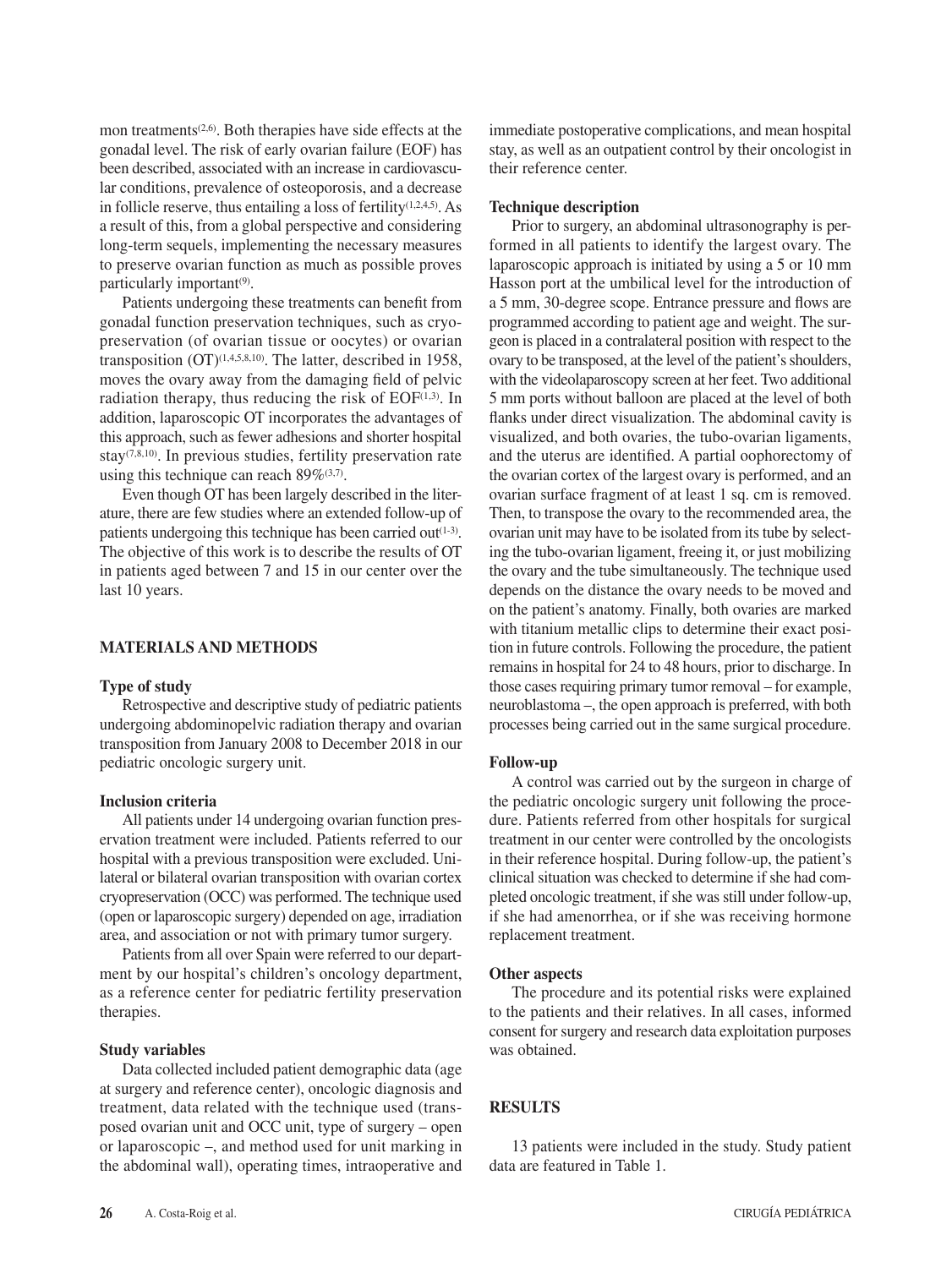| $\boldsymbol{N}$ | Age<br>(years)      | Histology          | Approach     | OT               | OCC   | <b>Marking</b> | Time<br>(min) | Hospital<br>stay (days) |
|------------------|---------------------|--------------------|--------------|------------------|-------|----------------|---------------|-------------------------|
| 1                | 13.61               | Hodgkin's lymphoma | Laparoscopic | <b>Bilateral</b> | Right | Yes            | 87            | 1                       |
| $\overline{2}$   | 12.68               | Hodgkin's lymphoma | Laparoscopic | <b>Bilateral</b> | Right | Yes            | 117           | $\mathbf{1}$            |
| 3                | 14.73               | Hodgkin's lymphoma | Laparoscopic | <b>Bilateral</b> | Right | Yes            | 152           | $\mathbf{1}$            |
| $\overline{4}$   | 10.6                | Neuroblastoma      | Open         | <b>Bilateral</b> | Left  | N/A            | N/A           | 6                       |
| 5                | 13.7                | Rhabdomyosarcoma   | Laparoscopic | <b>Bilateral</b> | Right | Yes            | 124           | $\mathfrak{2}$          |
| 6                | 14.72               | Ewing's sarcoma    | Laparoscopic | <b>Bilateral</b> | Left  | Yes            | 153           | 2                       |
| 7                | 11.47               | Ewing's sarcoma    | Laparoscopic | <b>Bilateral</b> | Right | Yes            | 120           | $\mathbf{1}$            |
| 8                | 14.58               | Ewing's sarcoma    | Laparoscopic | <b>Bilateral</b> | Right | Yes            | 142           | $\overline{2}$          |
| 9                | 3.68                | Rhabdomyosarcoma   | Open         | Right            | Left  | N/A            | 156           | 6                       |
| 10               | 13.44               | Ewing's sarcoma    | Laparoscopic | Left             | Right | N/A            | N/A           | 5                       |
| 11               | 14.51               | Ewing's sarcoma    | Laparoscopic | Left             | Right | N/A            | N/A           | N/A                     |
| 12               | 10.56               | Ewing's sarcoma    | Laparoscopic | Left             | Right | Yes            | 52            | $\mathbf{1}$            |
| 13               | 15.34               | Others*            | Laparoscopic | Left             | Right | N/A            | N/A           | $\mathbf{1}$            |
|                  | N/A: not available. |                    |              |                  |       |                |               |                         |

**Table 1. Demographic and clinical characteristics.**

21 ovarian transpositions were carried out in 13 patients (median age at surgery: 13.61 years; interquartile range: 3.615 years). In 8 cases, transposition was bilateral, in 4 cases only left, and in 1 case only right. In all cases, OCC of the largest ovary within the fertility preservation program, identified through ultrasonography prior to surgery, was performed. In 10 cases, the ovarian cortex was resected from the right ovary.

The most common surgical approach was the laparoscopic one, carried out in 11 of the 13 patients (84.6%). In 16 (76.19%) ovarian units, the tubo-ovarian ligament was divided, and simple ovarian transposition was performed in 5 units (23.81%). In one patient, both tubo-ovarian ligaments were divided, and ipsilateral salpingectomy and abdominal wall lipoma resection were conducted simultaneously in the same procedure. In another patient, an ovarian cyst was incidentally found and removed.

Titanium clips were the most widely used technique – 8 patients – for ovarian unit marking for future studies. In the other 5 patients, the surgical protocol did not specify the marking type used.

Operating times ranged between 52 and 156 minutes per patient, bilateral transpositions being the longest ones. In addition, ovarian cortex cryopreservation was performed in all cases, and a central venous catheter with reservoir was placed in some. In four patients, operating times could not be calculated as they were not specified in the surgical protocol. Mean hospital stay was 2.4 days. No immediate postoperative complications (first 24-48 hours) were noted.

At the time of drafting this article, patient follow-up times ranged between 12 months and 10 years. During follow-up, four patients died owing to the progression of their condition, so now only 9 patients are still under follow-up in their reference pediatric oncology units, with no surgical complication being recorded. Six of the nine patients completed oncologic treatment. In one case, the patient's oncologic state is not mentioned.

Two patients remain under treatment owing to the progression of their condition.

Of the six patients having completed treatment, three have regular periods without requiring hormone replacement treatment. The oldest patient, who completed oncologic treatment in 2009, presented regular periods and one pregnancy, which she voluntarily interrupted, and now she is under hormone replacement treatment. The other two patients – aged 13 and 8 – remain in pre-puberty stage (Tanner 2), so ovarian function is still unknown.

## **DISCUSSION**

Concerns about sequels and quality of life in patients surviving such a compromising condition as cancer are a growing issue. Fertility-related problems represent one of the most important concerns in these patients, 81% of whom are interested in fertility preservation<sup> $(12)$ </sup>. Multiple studies in the adult population demonstrate the benefits of OT when it comes to preventing the risk of early ovarian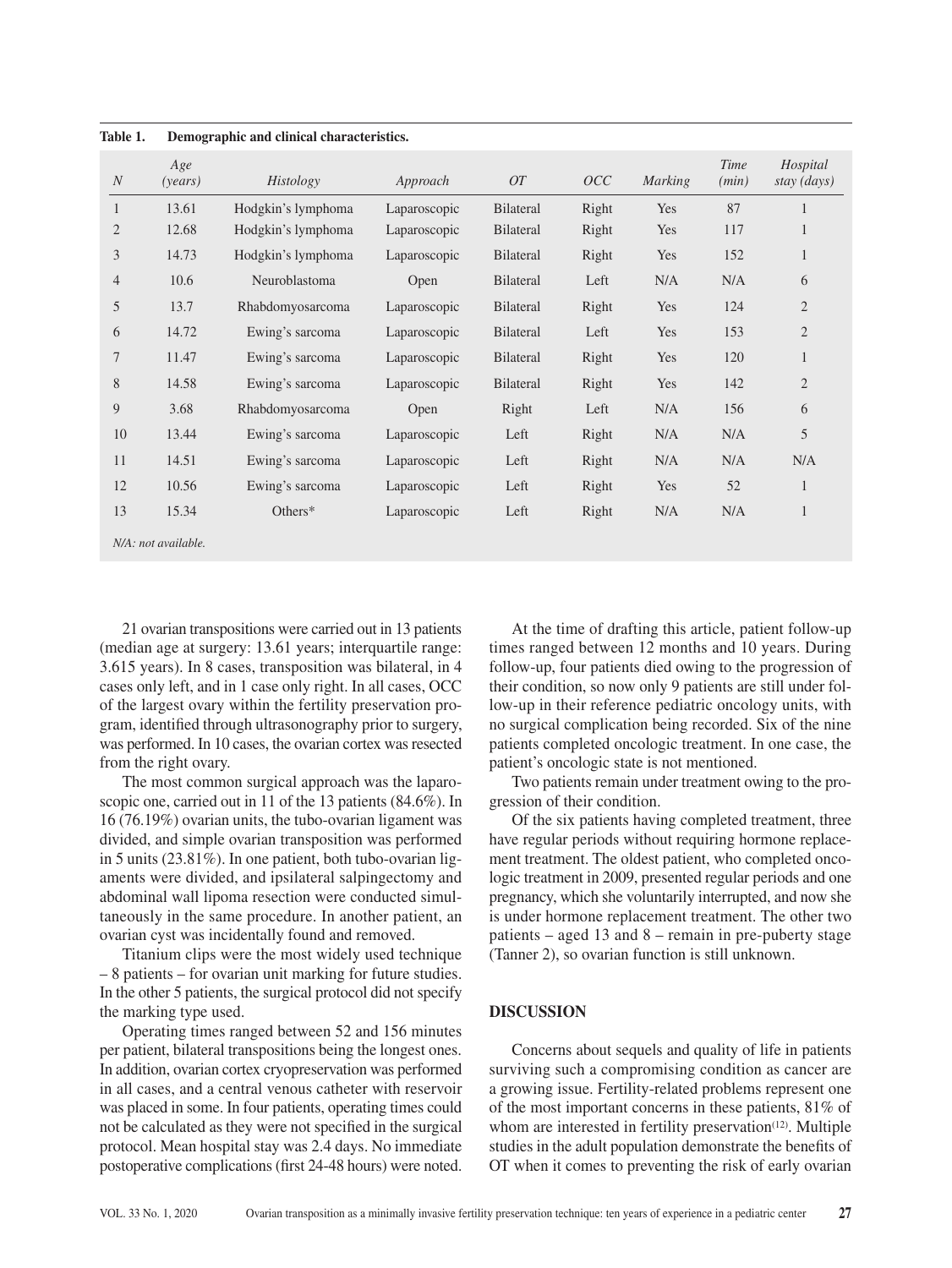## **Table 2. Patient inclusion criteria in La Fe University and Polytechnic Hospital (Valencia)'s fertility**  preservation program<sup>(11)</sup>.

- $-$  > 18 months and < 15 years
- Diagnosed with neoplasia / hematologic disease with a high gonadotoxic risk treatment (high or medium-high risk according to the Valencia 2015 classification)
- Diagnosed with neoplasia / hematologic disease with a low-medium gonadotoxic risk treatment according to the Valencia 2015 classification and an additional determining factor (age or family interest)
- Clinically stable
- Patients who have received low doses of gonadotoxic chemotherapy or no doses at all
- Reasonable survival expectancy or at least first-line treatment healing intention

failure as well as to preserving fertility in patients undergoing pelvic or abdominal radiation therapy $(1,3,7)$ .

Of all fertility preservation techniques $(1,10)$ , OCC is the main option for pre-pubescent patients. The criteria for indicating this type of procedures are clearly established in our hospital's fertility preservation protocol (Table 2).

In the case of OT, various factors should be considered when performing an adequate patient selection. On the one hand, the pelvic area should be included in the irradiation area, and the dose to be administered to the patient should be gonadotoxic. A 1,000 cGy dose is considered as sufficient to cause a damaging effect and unleash an early ovarian failure in pediatric patients, with a 70% EOF

in patients receiving  $> 2,000$  cGy doses<sup>(1,6)</sup>. On the other hand, it should be anatomically possible to place the ovary aside from the irradiation area without damaging ovarian vascularization, so as to avoid ischemia and ovarian atrophy. However, this surgical procedure does not allow all distances to be covered; therefore, indication should be carefully and individually studied in each patient. In our unit, a detailed anatomical study is carried out using the data from the imaging studies previous to radiation therapy. This allows the main irradiation area and the peripheral area to be simulated, and the anatomical site from which the ovary can be sufficiently moved away from the problematic area to be clearly determined (Fig. 1). With these data and intraoperative findings, decision is made as to which surgical procedure should be performed. In our series, most patients required tubo-ovarian disconnection for OT purposes. We believe this technique provides good long-term results without the need for salpingectomy, which we find more aggressive, and which we only performed in one single patient. In single transposition cases, the mere joint manipulation of the ovary and the tube allowed the ovary to be moved away from the risk area.

Any OT technique involves a more complex surgery for the patient, with greater surgical aggression, and probably, higher likelihood of complications and/or postoperative discomfort.

The laparoscopic approach proves advantageous as it provides with a better visualization of the abdominal cavity and the contralateral ovary, with a smaller incision  $size^{(3,8,10)}$ . Regarding long-term complications, ovarian cysts owing to manipulation following ovarian transposition have been described in the literature, with an incidence of



**Figure 1.** Radiation therapy simulation and ovary position after surgery.